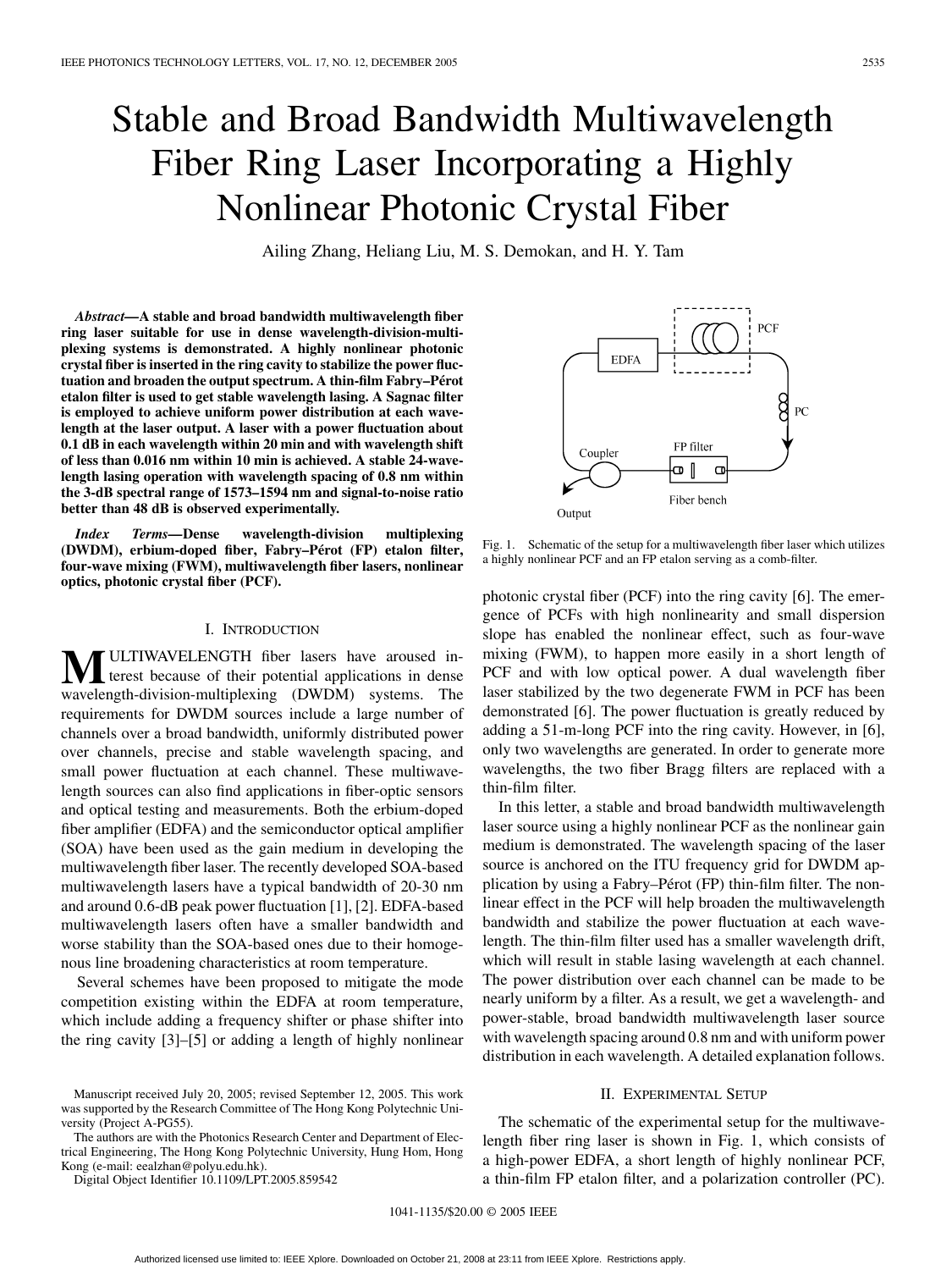The saturation power of the EDFA is about 27 dBm, which is used as the gain medium in the ring laser. Isolators are used to provide unidirectional lasing oscillation, which are included inside the EDFA. There is no gain flattening component inside the EDFA. The length of the highly nonlinear PCF is about 20 m, which is used to broaden the spectrum and stabilize the power fluctuation of the ring laser by the FWM effect, as will be explained later. The total insertion loss of the PCF, including the two splices to singlemode fibers, is around 1 dB. The nonlinear coefficient of the PCF is about 30.6  $W^{-1}$  $\cdot$  km<sup>-1</sup>, the zero-dispersion wavelength of the PCF is around 1550 nm, and the dispersion slope near the zero-dispersion wavelength is very small  $[\sim 0.0004 \text{ ps/(nm}^2 \cdot \text{km})]$ . The stimulated Brillouin scattering threshold is measured to be about 200 mW. The PC is used to control the states of the polarization in the laser cavity. The FP filter is used to provide periodic loss in the spectrum domain to generate multiwavelength lasing. Normally, the maximum handling power of commercial pigtailed thin-film filters is around 20 dBm. In our experiment, the power in the cavity is larger than 27 dBm. In order to avoid damaging the thin-film filter, a fiber bench from Optics For Research is used to increase the beam diameter to 0.5 mm, which is more than 2.5 times larger than the typical beam diameter of commercial pigtailed devices  $(< 0.2$  mm). So the intensity gets smaller for the same power. As a result, the maximum power allowed to pass through the FP etalon film is increased by more than six times. The loss spectrum of the FP filter including the loss introduced by the fiber bench (around 1.15 dB) is observed. The insertion loss at each wavelength peak is around 1.8 dB. The FP filter has an extinction ratio larger than 12 dB. The wavelength spacing of the FP filter is around 0.8 nm. The peak wavelengths and wavelength spacing can be slightly changed by rotating the FP etalon by a small angle.

### III. RESULTS AND DISCUSSION

First, a 90/10 coupler, where 10% of the optical power is extracted as output, was used in the laser configuration. The output spectrum of the multiwavelength laser with the maximum biasing current of the pump of the EDFA is shown in Fig. 2(a). The total output power is around 15 dBm. The maximum extinction ratio of the multiwavelength laser is about 55 dB. If we define the number of effectively excited wavelengths as those whose powers are within 20 dB of the power of the strongest wavelength, then the spectrum of the excited wavelengths, from Fig. 2(a), is between 1560 and 1587 nm. The spectrum bandwidth is about 27 nm. The measured 3-dB bandwidth of one channel is about 0.067 nm. The broadened spectrum is caused by the high nonlinearity in the PCF. When several wavelengths are excited in the ring laser, those wavelengths with sufficient power will generate new wavelengths through FWM in the highly nonlinear PCF. The newly generated wavelengths could then generate more wavelengths. The spectrum will become even broader if we increase the value of  $\gamma PL$ , where  $\gamma$  is the nonlinear coefficient of the PCF, P is the power passing through PCF, and  $L$  is the effective fiber length of the PCF. In order to increase the optical power  $P$  in the laser cavity, the 90/10 coupler is replaced by a 99/1 coupler



Fig. 2. Output spectrum of the laser with different couplers.



Fig. 3. Sagnac filter spectrum.

to couple 99% of the output power back to the laser cavity. The output spectrum of the laser becomes wider, as shown in Fig. 2(b). The total output power is around 5.12 dBm. The maximum extinction ratio of the multiwavelength laser is still about 55 dB. The spectrum of the excited wavelengths with power drop within 20-dB ranges from 1560 to 1599 nm, as seen in Fig. 2(b). The spectrum range is about 39 nm which is larger than that obtained by using a 90/10 coupler. The measured 3-dB bandwidth of one channel is about 0.063 nm, which is a little bit smaller than that obtained with a 90/10 coupler. The wavelength spacing is 0.8 nm for both cases. It is also clear that the output power distribution over wavelengths becomes slightly more flat when a 99/1 coupler is used. However, the channel with the most power is at 1571 nm, irrespective of the coupler used.

In addition to wavelength and power stability, uniform power distribution over each wavelength is also desirable. In order to make the power distribution over different channels nearly uniform, a Sagnac loop filter [\[7](#page-2-0)] with a transmission spectrum that is a mirror image of the laser output spectrum is designed and inserted at the laser output to flatten its spectrum [shown in Fig. 2(b)]. The Sagnac loop filter was constructed with a 3-dB coupler, a polarization-maintaining (PM) fiber, and a PC. The Sagnac filter bandwidth can be adjusted by changing the length of the PM fiber. Fig. 3 shows the transmission of the designed